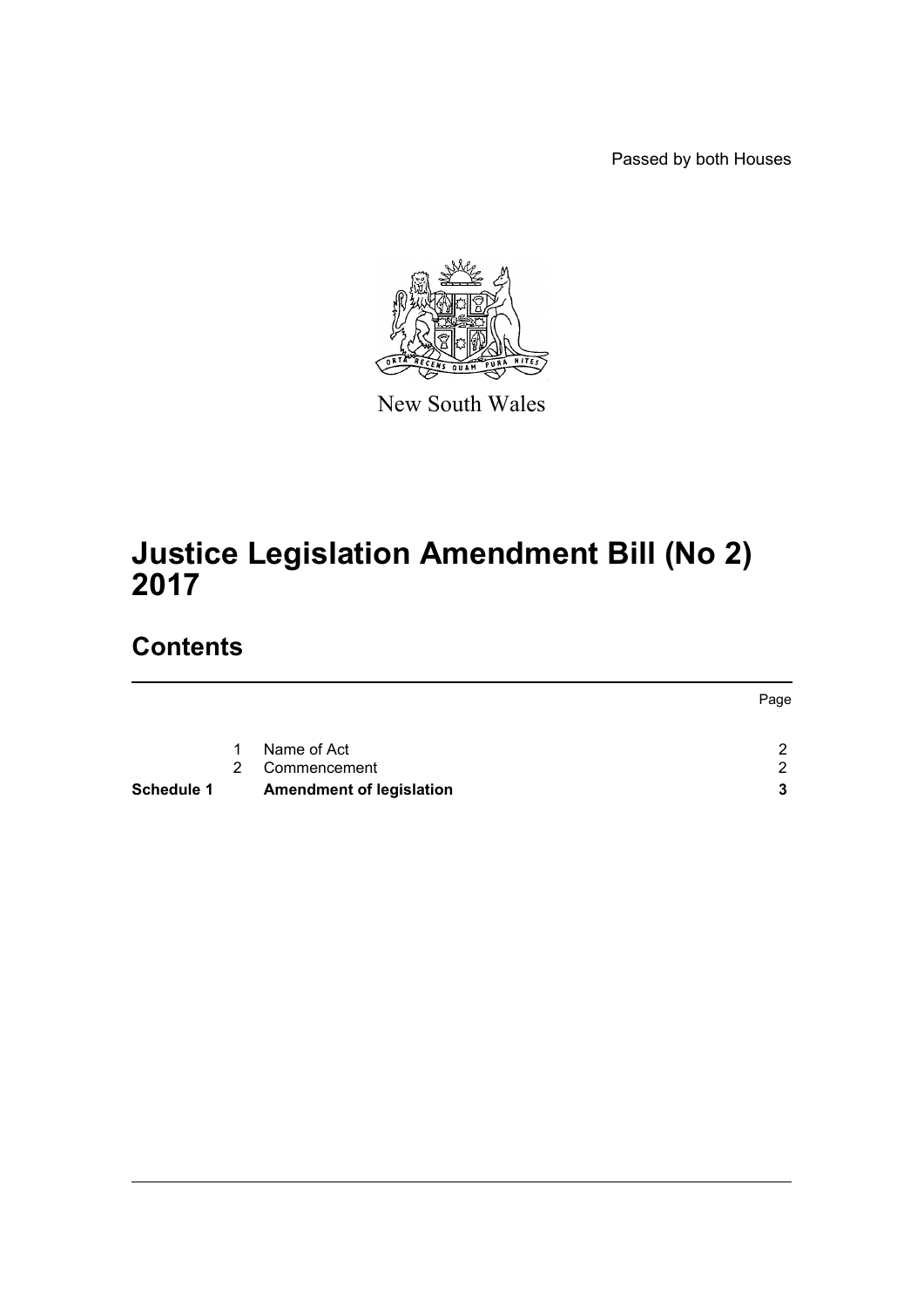*I certify that this public bill, which originated in the Legislative Assembly, has finally passed the Legislative Council and the Legislative Assembly of New South Wales.*

> *Clerk of the Legislative Assembly. Legislative Assembly, Sydney,* , 2017



New South Wales

# **Justice Legislation Amendment Bill (No 2) 2017**

Act No , 2017

An Act to amend various legislation relating to courts and crimes and other related matters.

*I have examined this bill and find it to correspond in all respects with the bill as finally passed by both Houses.*

*Assistant Speaker of the Legislative Assembly.*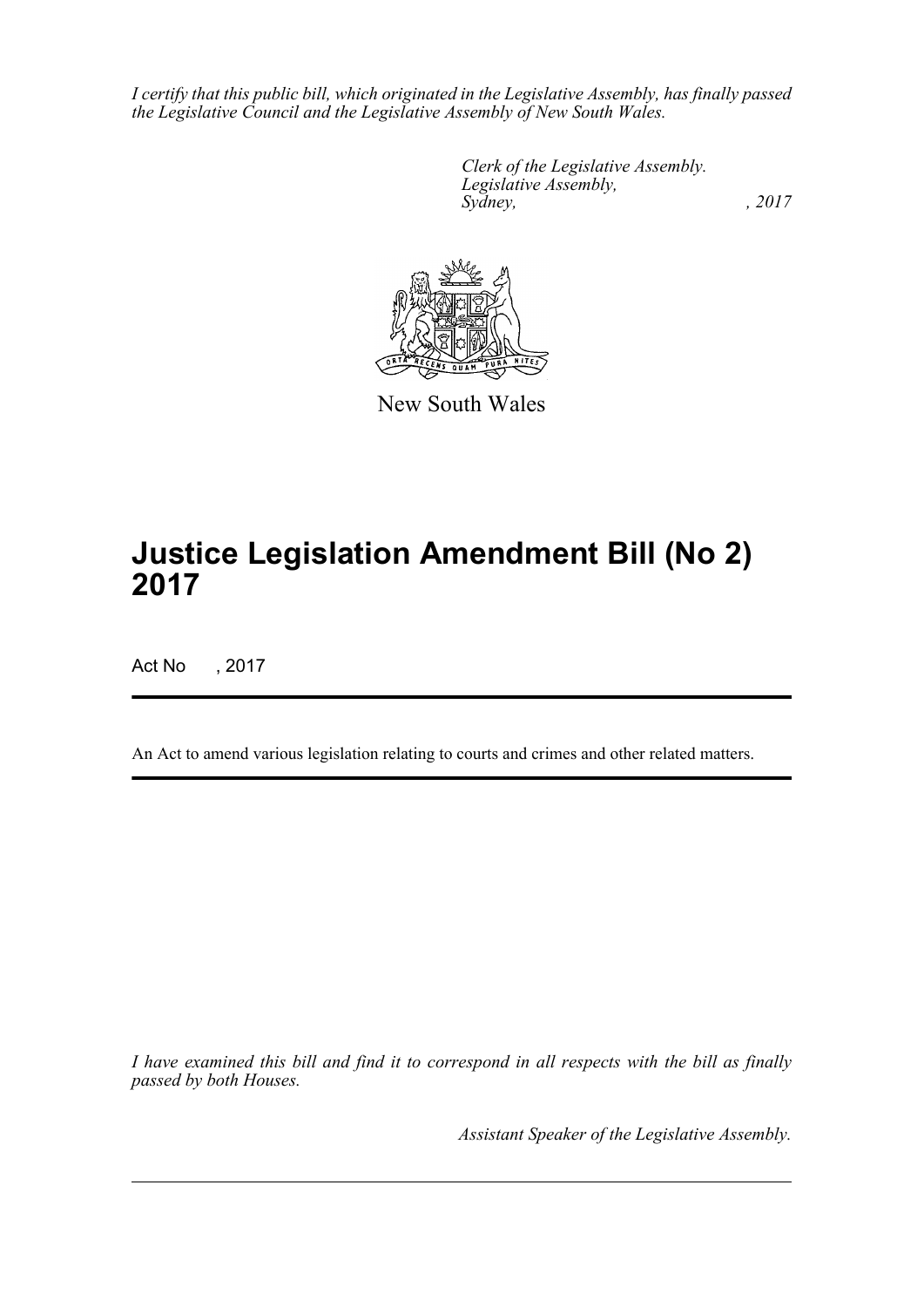Justice Legislation Amendment Bill (No 2) 2017 [NSW]

#### <span id="page-2-0"></span>**The Legislature of New South Wales enacts:**

#### **1 Name of Act**

This Act is the *Justice Legislation Amendment Act (No 2) 2017*.

#### <span id="page-2-1"></span>**2 Commencement**

- (1) This Act commences on the date of assent to this Act, except as provided by this section.
- (2) Schedules 1.2 [2] and [3], 1.3 [4]–[6], 1.6 [1] and [7]–[13], 1.10 and 1.17 [2] commence on a day or days to be appointed by proclamation.
- (3) Schedule 1.3 [1] commences 3 months after the date of assent to this Act, unless commenced sooner by proclamation.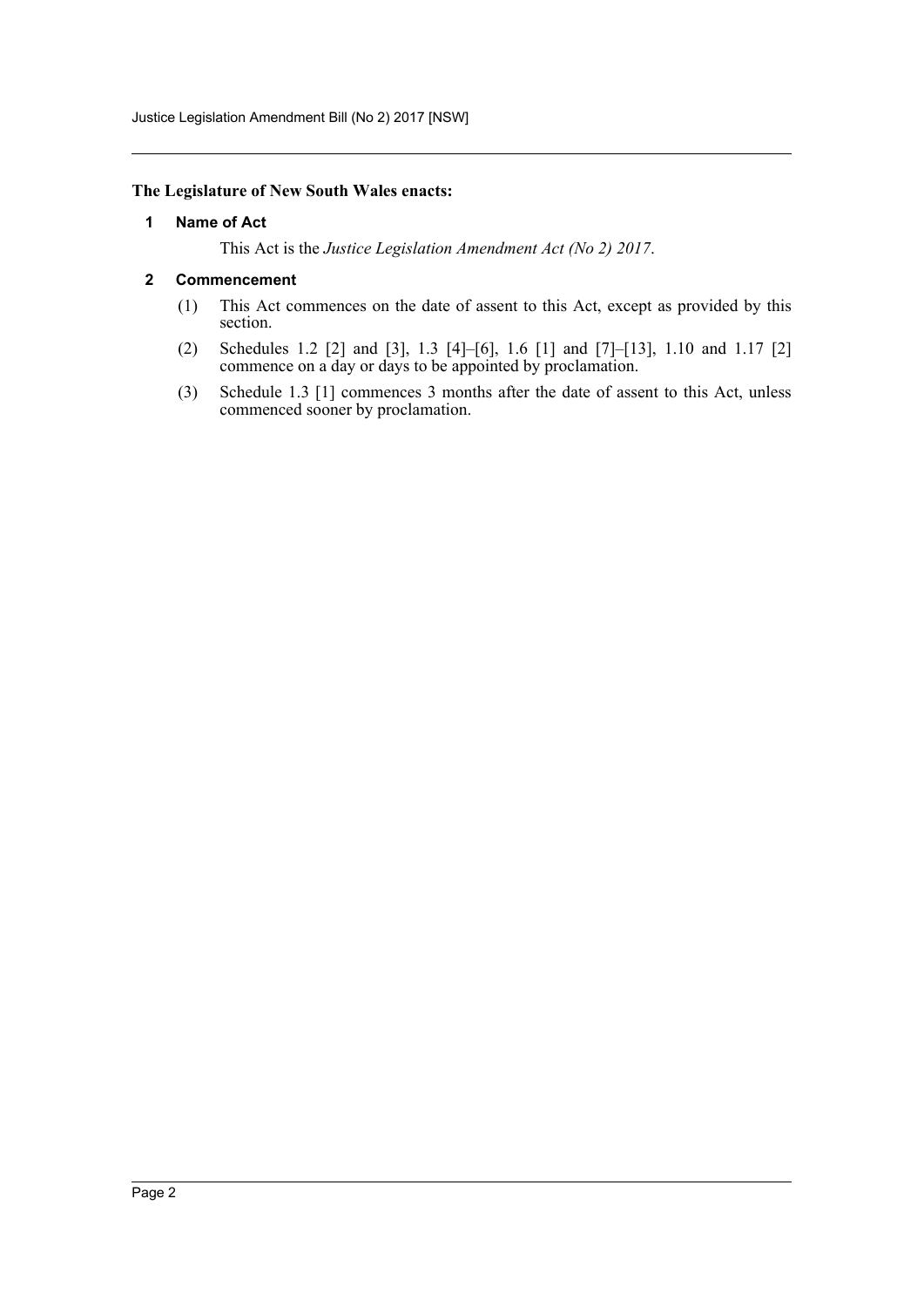# <span id="page-3-0"></span>**Schedule 1 Amendment of legislation**

## **1.1 Bail Act 2013 No 26**

## **[1] Section 43 Police power to make bail decision**

Insert after section 43 (1A):

(1B) A police officer of or above the rank of sergeant at a mental health facility (within the meaning of the *Mental Health Act 2007*) may, despite subsection  $(3)$ , make a bail decision for an offence if the person accused of the offence is detained in the mental health facility for assessment under section 33 (1) (a) or (b) or (1D) (a) or (b) of the *Mental Health (Forensic Provisions) Act 1990* and has been found on assessment at the mental health facility not to be a mentally ill person or mentally disordered person.

## **[2] Section 47 Review of police decision by senior police officer**

Insert "or a mental health facility (within the meaning of the *Mental Health Act 2007*)" after "hospital" in section  $47(7)$  (b).

## **1.2 Civil and Administrative Tribunal Act 2013 No 2**

## **[1] Section 4 Definitions**

Insert after paragraph (h) of the definition of *interlocutory decision* in section 4 (1): (h1) the granting of leave for a person to represent a party to proceedings,

## **[2] Section 17 Division Schedule for a Division of Tribunal**

Insert "(except Part 3A)" after "this Act" in section 17 (3).

## **[3] Part 3A**

Insert after Part 3:

## **Part 3A Diversity proceedings**

## **34A Definitions**

In this Part:

*authorised court* means any of the following:

- (a) the District Court,
- (b) the Local Court.

*federal diversity jurisdiction* means jurisdiction of the kind referred to in section 75 (iv) of the Commonwealth Constitution.

*jurisdictional limit*, in relation to an authorised court, means the jurisdictional limit of the court within the meaning of the *Civil Procedure Act 2005*.

*substituted proceedings*—see section 34C.

#### **34B Applications or appeals involving federal diversity jurisdiction may be made to authorised court**

(1) A person with standing to make an original application or external appeal may, with the leave of an authorised court, make the application or appeal to the court instead of the Tribunal.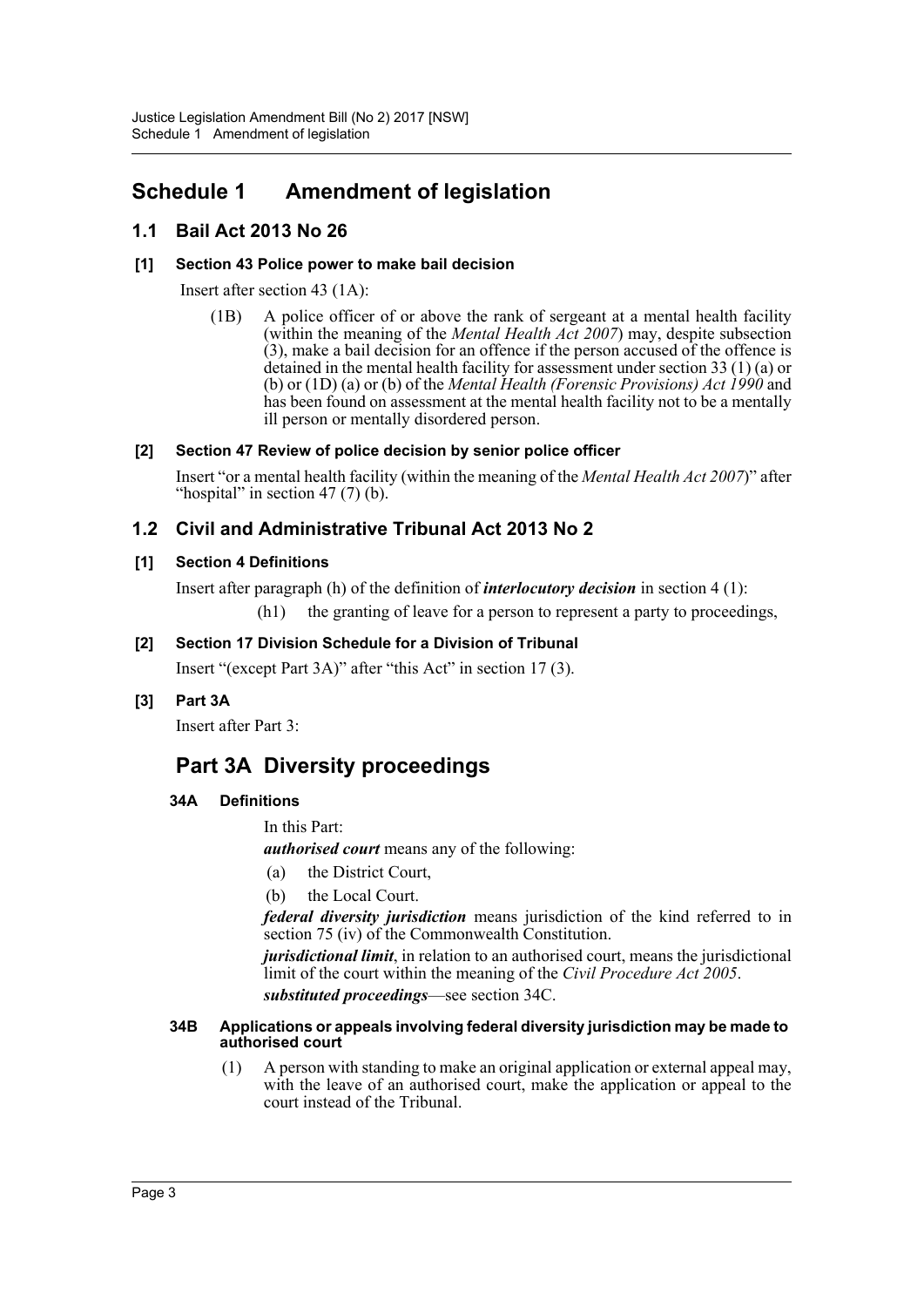- (2) The authorised court may grant leave for the application or appeal to be made to the court only if it is satisfied that:
	- (a) the application or appeal was first made with the Tribunal, and
	- (b) the Tribunal does not have jurisdiction to determine the application or appeal because its determination involves the exercise of federal diversity jurisdiction, and
	- (c) the Tribunal would otherwise have had original jurisdiction or external appellate jurisdiction enabling it to determine the application or appeal, and
	- (d) substituted proceedings on the application or appeal would be within the jurisdictional limit of the court.
- (3) An application for leave must be:
	- (a) filed with the authorised court along with:
		- (i) an application or appeal that has been completed in the form and manner required under this Act for the kind of application or appeal concerned, and
		- (ii) if the parties to the application or appeal have reached a settlement before leave is sought using a resolution process referred to in section 37—a copy of the terms of settlement, and
	- (b) accompanied by the applicable fee (if any) payable in the Tribunal for the application or appeal unless it has already been paid to the Tribunal.
- (4) If an appeal is made under this Act in relation to any matter in issue in the application or appeal:
	- (a) for an appeal lodged before the application for leave is made to an authorised court—the court cannot grant leave unless and until the appeal is determined, or
	- (b) for an appeal lodged on or after leave is granted by an authorised court—proceedings in the court concerning the application or appeal are stayed until the appeal made under this Act is determined.
- (5) An authorised court may remit an application or appeal to the Tribunal to determine the application or appeal if the court is satisfied that the Tribunal has jurisdiction to determine it. The court may do so instead of granting leave or after granting leave.
- (6) An authorised court that remits an application or appeal to the Tribunal may make such orders that it considers appropriate to facilitate the determination of the application or appeal by the Tribunal.
- (7) The Tribunal is to determine any application or appeal that is remitted to it in accordance with any orders made by the authorised court.
- (8) The following provisions apply if the authorised court is the District Court:
	- (a) the District Court may grant leave and then transfer the proceedings on the application or appeal to the Local Court in accordance with the provisions of Division 2 (Transfer of proceedings from higher to lower court) of Part 9 of the *Civil Procedure Act 2005*,
	- (b) if a transfer order is made under that Division, this Part applies to the proceedings as if the Local Court had granted leave for the application or appeal to be made to it instead of the Tribunal.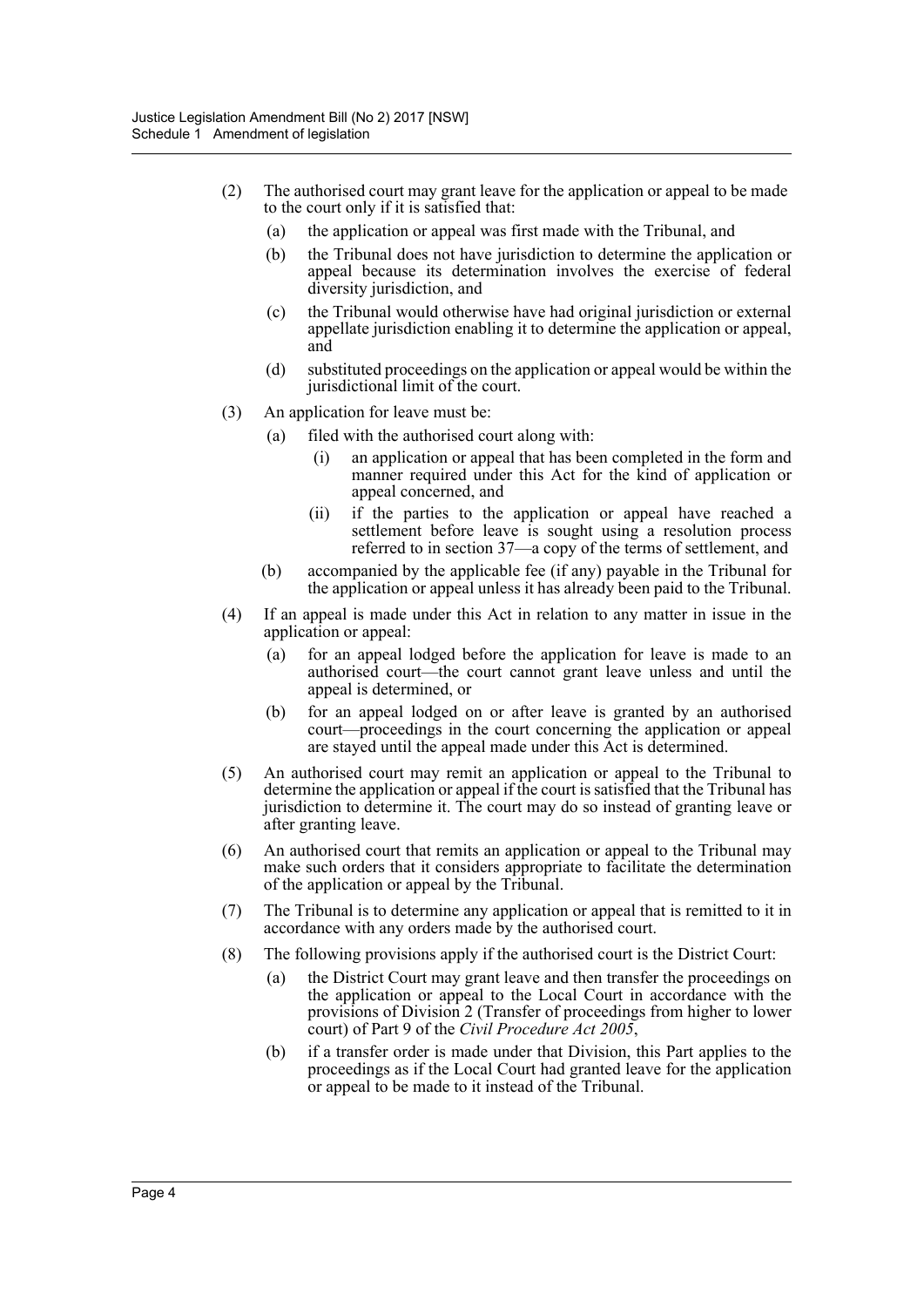#### **34C Proceedings after leave granted**

#### (1) **Proceedings taken to be commenced if leave granted**

If an authorised court grants leave for an original application or external appeal to be made to it instead of the Tribunal:

- (a) proceedings for the determination of the application or appeal (*substituted proceedings*) are taken to have been commenced in the authorised court on the day on which the application or appeal was first made to the Tribunal, and
- (b) the court may make such orders (including in relation to the Tribunal) as it considers appropriate to facilitate its determination of the application or appeal.
- (2) Subsection (1) applies despite any limitation period under the *Limitation Act 1969* or any enabling legislation that applies to the application or appeal concerned provided it was first lodged with the Tribunal before the expiry of the period.

#### (3) **Jurisdiction and functions of authorised court**

The authorised court has, and may exercise, all of the jurisdiction and functions in relation to the substituted proceedings that the Tribunal would have had if it could exercise federal diversity jurisdiction, including jurisdiction and functions conferred or imposed on the Tribunal by or under this Act or enabling legislation.

#### (4) **Modifications to certain functions**

Despite subsections  $(1)$ – $(3)$ , the following provisions apply in relation to substituted proceedings:

- (a) the authorised court is to be constituted as provided by its relevant courts legislation instead of as provided by this Act or enabling legislation,
- (b) a party to the substituted proceedings is not required to pay any fees in relation to the commencement of the proceedings in the authorised court other than the fees referred to in section  $\overline{3}4B$  (3) (b) unless the authorised court determines that additional fees are payable under its relevant courts legislation because of a substantial alteration in the nature of the claims in the proceedings,
- (c) the legislation applicable to appeals against decisions of the authorised court apply to decisions of the court in the substituted proceedings instead of Divisions 2 and 3 of Part 6,
- (d) if the authorised court is the District Court—the practice and procedure applicable in the District Court under its relevant courts legislation (and any laws applicable in relation to contempt of court) apply to the substituted proceedings instead of Parts 4 and 5, any enabling legislation, the procedural rules and practice directions,
- (e) if the authorised court is the Local Court—the practice and procedure applicable in the Local Court under its relevant courts legislation applies to the substituted proceedings instead of Part 4, any enabling legislation, the procedural rules and practice directions, except that:
	- (i) the rules of evidence are to be applied to the proceedings if they would have been required to be applied if the proceedings were before the Tribunal, but the Local Court may, if it decides that it is appropriate to do so in the circumstances, not apply the rules of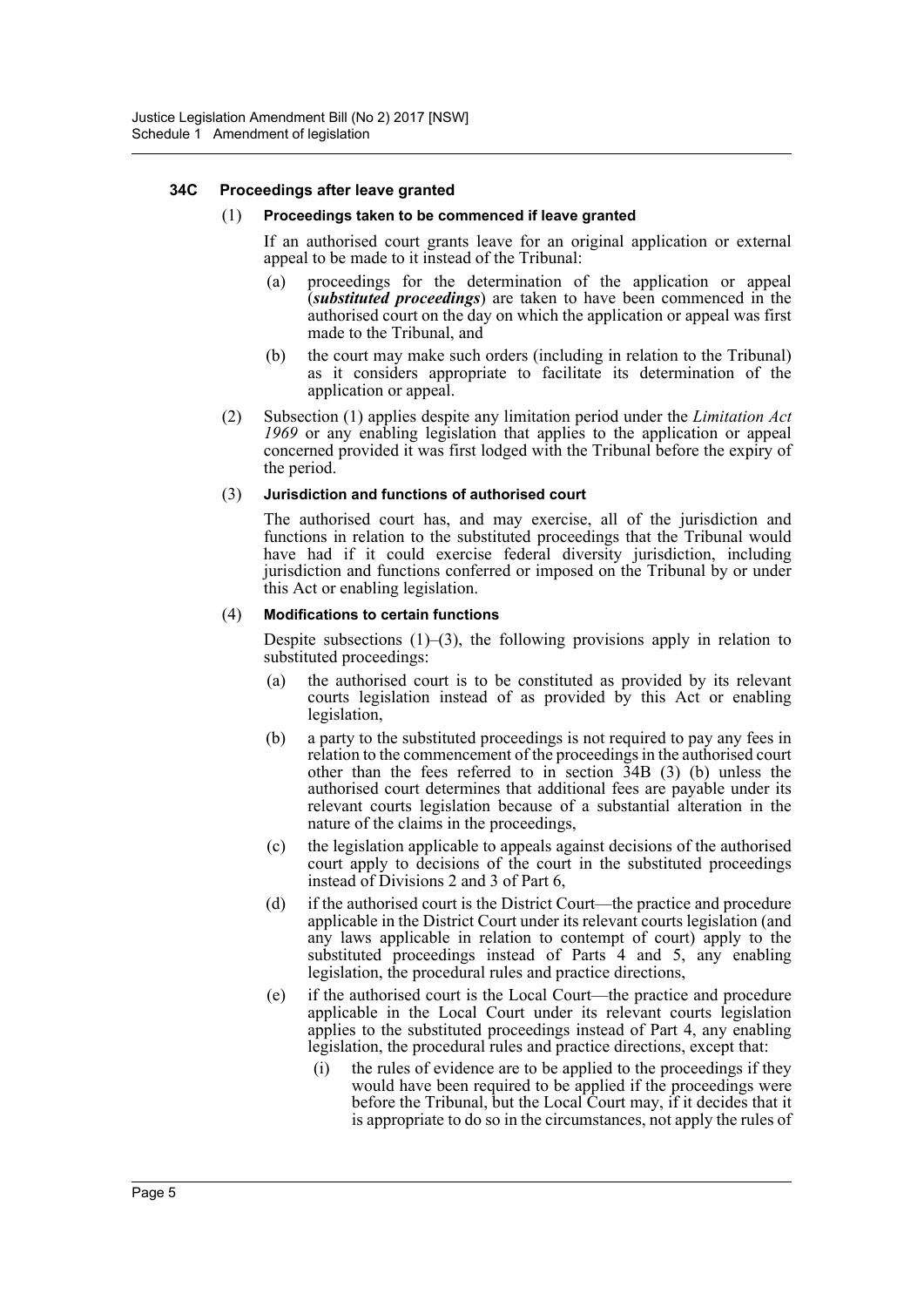evidence if they were not required to be applied by the Tribunal, and

- (ii) a person who is not an Australian legal practitioner can, with the leave of the Local Court, represent a party to the proceedings, but only in the circumstances that the Tribunal would have been permitted to allow it if the proceedings were before the Tribunal, and
- (iii) a person who could have been made a party to, or intervened in, the proceedings if the proceedings were before the Tribunal can, with the leave of the Local Court, also be made a party or intervene, and
- (iv) the Local Court may award costs in the proceedings only in the circumstances that the Tribunal would have been permitted to award them (and the costs are to be assessed in the same way as they would have been) if the proceedings were before the Tribunal,
- (f) the authorised court may make orders giving effect to any settlement reached by the parties even if that settlement was reached before the substituted proceedings commenced,
- (g) the power of the authorised court to make orders as to costs in relation to the substituted proceedings includes a power to make orders with respect to:
	- (i) the application for, and the granting of, leave for the application or appeal to which the substituted proceedings relate to be made to the court, and
	- (ii) any step taken in the Tribunal before leave was granted,
- (h) any other modifications (including to the provisions of this Act or other legislation) as may be prescribed by the regulations for substituted proceedings of the kind concerned.
- (5) The Minister is not to recommend the making of a regulation for the purposes of subsection (4) (h) unless the Minister certifies that:
	- (a) if the proposed amendments affect the exercise of jurisdiction or functions by the Tribunal—the President has agreed to the amendments, and
	- (b) if the proposed amendments affect the exercise of jurisdiction or functions by the District Court—the Chief Judge of the District Court has agreed to the amendments, and
	- (c) if the proposed amendments affect the exercise of jurisdiction or functions by the Local Court—the Chief Magistrate of the Local Court has agreed to the amendments.

#### (6) **References to Tribunal in legislation**

To avoid doubt (but subject to the regulations):

- (a) any reference to the Tribunal in a provision of legislation that confers or imposes a function on the Tribunal is to be read as including a reference to an authorised court if the function is conferred or imposed on the court because of the operation of this section, and
- (b) any reference to proceedings in the Tribunal in a provision of the kind referred to in paragraph (a) is to be read as including a reference to proceedings in the authorised court.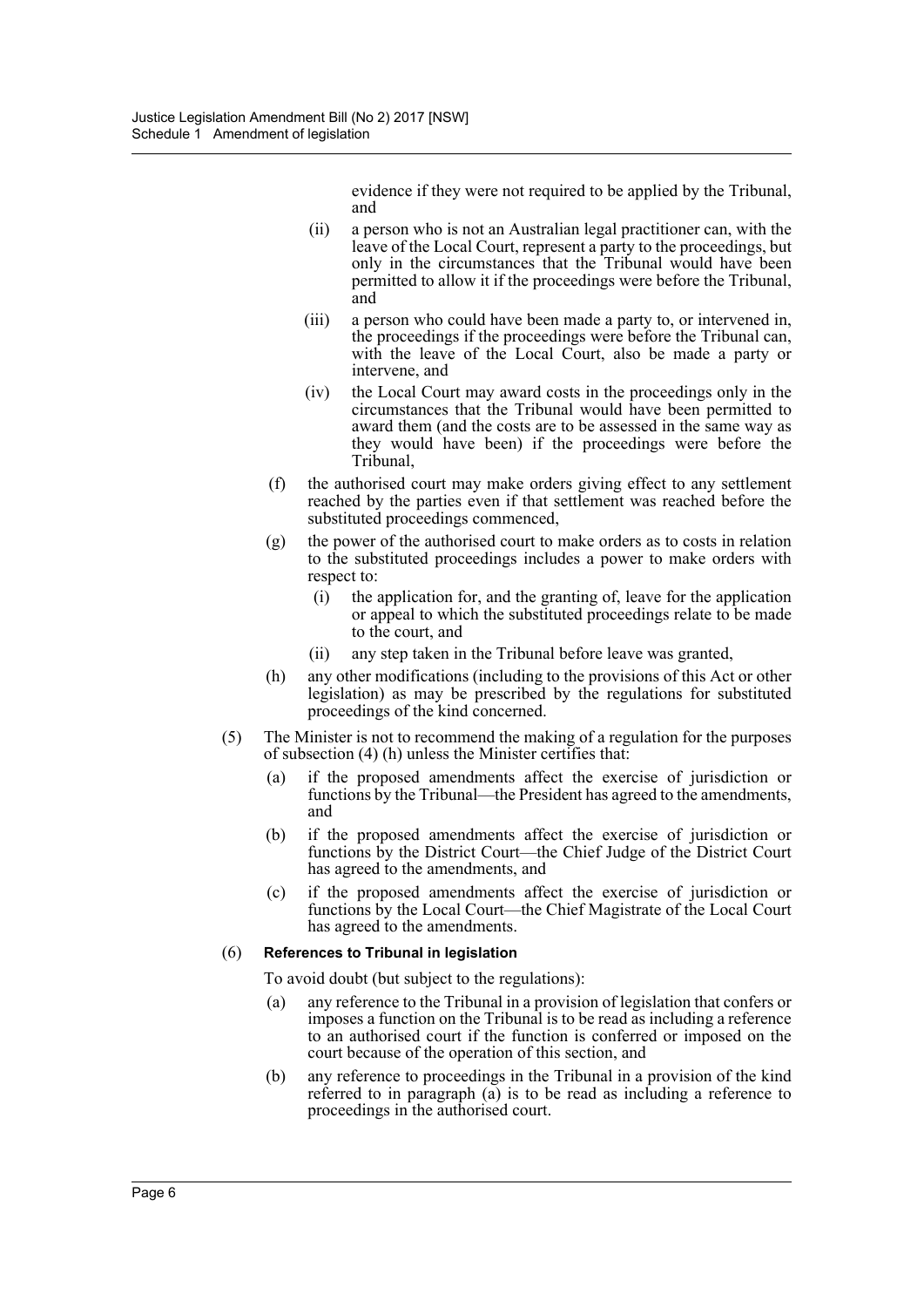## (7) **Definitions**

In this section:

*modification* includes addition, exception, omission or substitution.

## *relevant courts legislation* means:

- (a) for the District Court—the *District Court Act 1973* and the rules of court under that Act, and
- (b) for the Local Court—the *Local Court Act 2007* and the rules of court under that Act,

and includes the *Civil Procedure Act 2005* and the regulations and uniform rules under that Act in their application to the Court concerned.

#### **34D Relationship of Part to this Act and other laws**

- (1) The provisions of this Part prevail to the extent of any inconsistency between those provisions and any other provisions of this Act or other legislation.
- (2) To avoid doubt, subsection (1) applies despite anything in a Division Schedule for a Division of the Tribunal.

#### **[4] Section 81 Determination of internal appeals**

Insert "confirming, affirming or" after "when" in section 81 (2).

#### **[5] Section 81 (2)**

Insert "and may exercise such functions on grounds other than those relied upon at first instance" after "under appeal".

#### **[6] Schedule 6 Guardianship Division**

Omit clause 4 (3). Insert instead:

- (3) When the Tribunal is constituted by 2 members, each member must:
	- (a) be an Australian lawyer or have a qualification referred to in subclause  $(1)$  (b) or  $(c)$ , and
	- (b) not have the same qualification (including that of an Australian lawyer) as the other member.

## **1.3 Civil Procedure Act 2005 No 28**

#### **[1] Section 106 Judgments for payment of money**

Omit section 106 (3). Insert instead:

(3) The power conferred on the Sheriff by subsection (2) (a) may not be exercised in relation to any property referred to in section 116 (2) of the *Bankruptcy Act 1966* of the Commonwealth. For that purpose, a reference in section 116 (2) of that Act to the property of the bankrupt is taken to be a reference to the goods of the judgment debtor.

#### **[2] Section 106 (4A)**

Insert after section 106 (4):

(4A) The power conferred on the Sheriff by subsection (2) (a) may not be exercised if, in the opinion of the Sheriff, the cost of the seizure, storage or sale of the goods would likely exceed the sale price of the goods.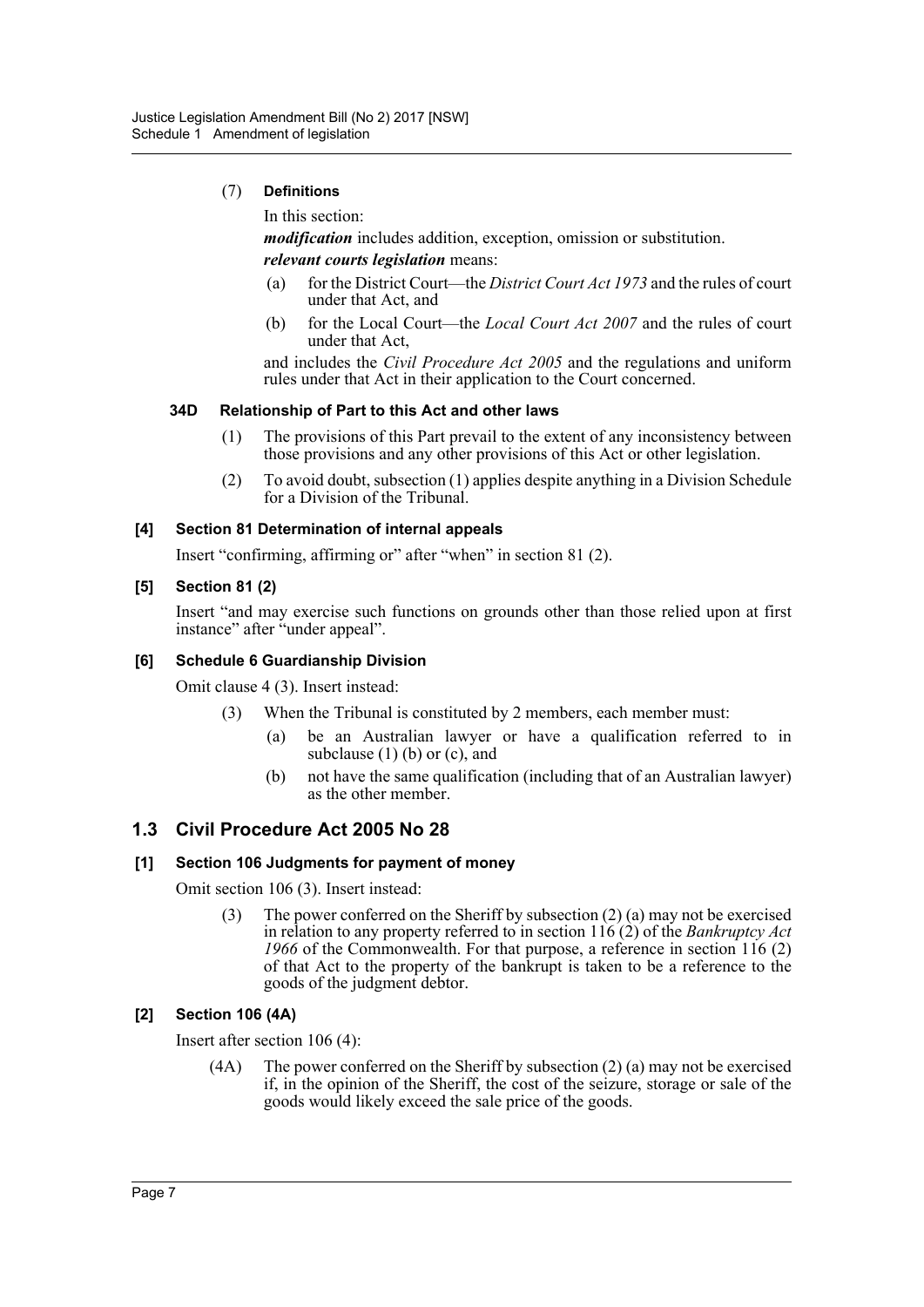## **[3] Section 115A**

Insert after section 115:

#### **115A Notice of writ**

- (1) The Sheriff is to notify the judgment debtor of any writ for the levy of property before that writ is enforced against the judgment debtor.
- (2) A failure to give notice under this section does not affect the validity of any agreement for sale or other transaction entered into under the authority of the writ.

#### **[4] Section 118A**

Insert after section 118:

#### **118A Minimum account balance of judgment debtor**

- (1) The amounts attached under one or more garnishee orders must not, in total, reduce the amount of the aggregate debt that is due and accruing from the garnishee to the judgment debtor to less than \$447.70.
- (2) The amount of \$447.70 referred to in subsection (1) is taken to be an *adjustable amount* for the purposes of Division 6 of Part 3 of the *Workers Compensation Act 1987*.

#### **[5] Section 124A**

Insert after section 124:

#### **124A Variation, suspension or repayment of payments under garnishee orders**

The court may, at any time on the application by a judgment debtor, vary or suspend the making of payments by the judgment debtor under a garnishee order, or order the total amount paid by the judgment debtor under the garnishee order to be repaid, if the court is satisfied that it is appropriate to do so.

#### **[6] Schedule 1 Application of Act**

Insert in Column 2 after the matter relating to civil proceedings under the *Property (Relationships) Act 1984* in the Local Court:

> All civil proceedings that are substituted proceedings within the meaning of Part 3A of the *Civil and Administrative Tribunal Act 2013*

> **Note.** Section 34C of the *Civil and Administrative Tribunal Act 2013* modifies the application of this Act. Those modifications prevail because of section 34D of that Act.

## **1.4 Crimes Act 1900 No 40**

#### **Section 60AA Meaning of "law enforcement officer"**

Insert at the end of paragraph (p) of the definition of *law enforcement officer*:

, or

(q) an officer of an approved charitable organisation, within the meaning of the *Prevention of Cruelty to Animals Act 1979*, who performs investigation, confiscation or other law enforcement functions.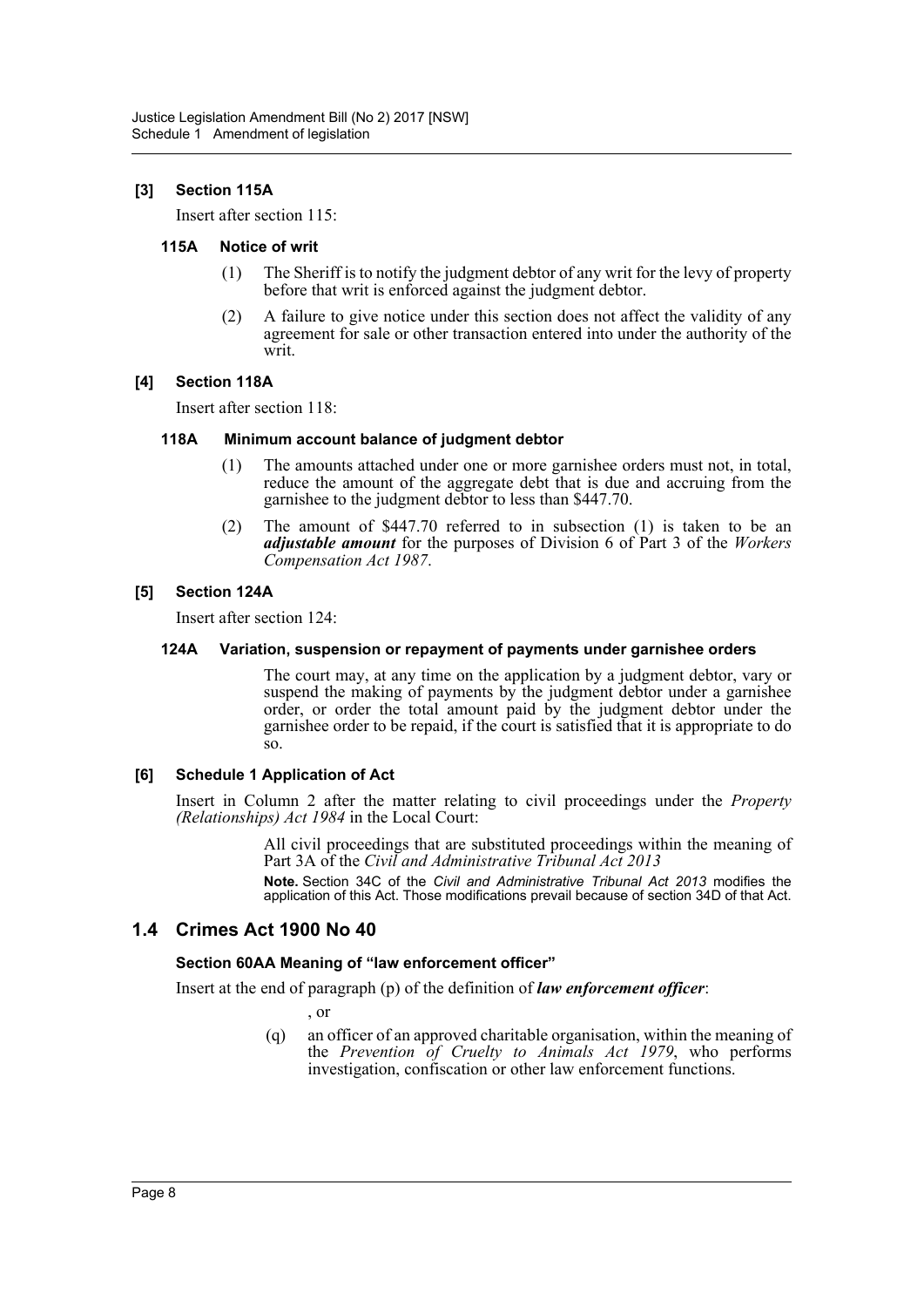## **1.5 Crimes (Appeal and Review) Act 2001 No 120**

## **[1] Section 4A**

Insert after section 4:

## **4A Annulment of conviction or sentence on motion by Local Court**

Without limiting section 4, the Local Court may, on its own motion in the interest of justice, decide to annul a conviction or sentence made or imposed by the Court if the defendant was not in appearance in proceedings before the Court when the conviction or sentence was made or imposed.

## **[2] Section 9 Procedure after decision on annulment of conviction or sentence**

Insert "or of its decision under section 4A" after "annulment" in section 9 (1).

## **[3] Section 10A Part applies to findings of guilt**

Insert ", or a decision of the Local Court under section 4A," after "under this Part" in section  $10A(1)$ .

## **[4] Section 10A (1)**

Insert "or decision" after "such application".

## **1.6 Crimes (Domestic and Personal Violence) Act 2007 No 80**

## **[1] Section 3 Definitions**

Insert in alphabetical order in section 3 (1):

*non-local domestic violence order* means a non-local DVO within the meaning of Part 13B.

## **[2] Section 57 Time for hearing**

Insert "or at any subsequent mention of the proceedings" after "first return date" in section  $57(3)$ .

## **[3] Section 57 (3)**

Omit "that day".

Insert instead "the first or subsequent day on which the matter is listed for mention".

## **[4] Section 57 (4)**

Insert after section 57 (3):

(4) The court may not proceed to hear and determine the matter unless it is satisfied that the defendant had reasonable notice of the first return date or the date, time and place of the hearing.

## **[5] Section 75 Variation may be made on guilty plea or guilt finding for certain offences**

Omit "an offence against section 13 or a domestic violence offence" from section 75 (1). Insert instead "a serious offence".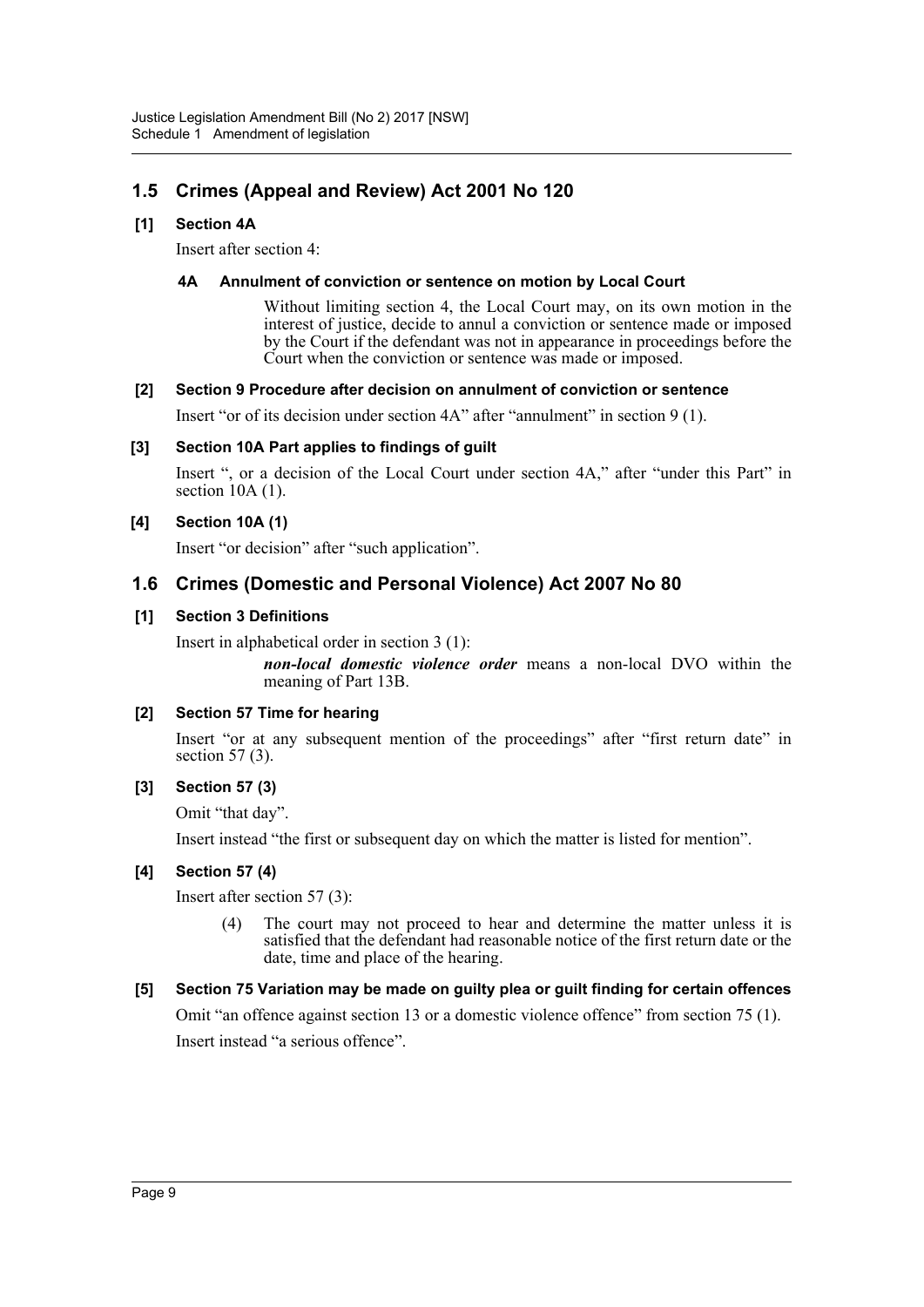## **[6] Section 75 (2)**

Omit the subsection. Insert instead:

(2) In this section: *court* includes the District Court. *serious offence* has the same meaning as in section 40.

#### **[7] Section 84 Review and appeal provisions concerning making etc of apprehended violence orders**

Insert at the end of section 84 (2) (d):

, or

(e) by a party to a non-local domestic violence order against the variation or revocation of the order by the Local Court or the Children's Court or against a refusal by the Local Court or the Children's Court to vary or revoke the order.

#### **[8] Section 89B**

Insert after section 89A:

#### **89B Detention of defendant where recognised domestic violence order may be in force**

- (1) A police officer who has grounds to make an application for a provisional order against a person may, for the purposes of ascertaining whether there is already a non-local domestic violence order in force against the person or obtaining a copy of any such order (or both), give any of the following directions to the person:
	- (a) that the person remain at the scene where the relevant incident occurred,
	- (b) in a case where the person has left the scene of that incident—that the person remain at another place where the police officer locates the person,
	- (c) that the person go to and remain at another place that has been agreed to by the person,
	- (d) that the person go to and remain at a specified police station,
	- (e) that the person accompany a police officer to a police station and remain at the police station,
	- (f) that the person accompany a police officer to another place that has been agreed to by the person, or to another place (whether or not agreed to by the person) for the purpose of receiving medical attention, and remain at that other place.
- (2) If a person refuses or fails to comply with a direction under this section, the police officer who gave the direction or another police officer may detain the person at the scene of the relevant incident or other place, or detain the person and take the person to a police station.
- (3) If a direction is given under subsection (1) (e) or (f), the police officer may detain the person in the vehicle in which the person accompanies the police officer to the police station or other place for so long as is necessary to transport the person to the police station or other place.
- (4) In considering whether to detain a person under subsection (3), a police officer may have regard to the following matters: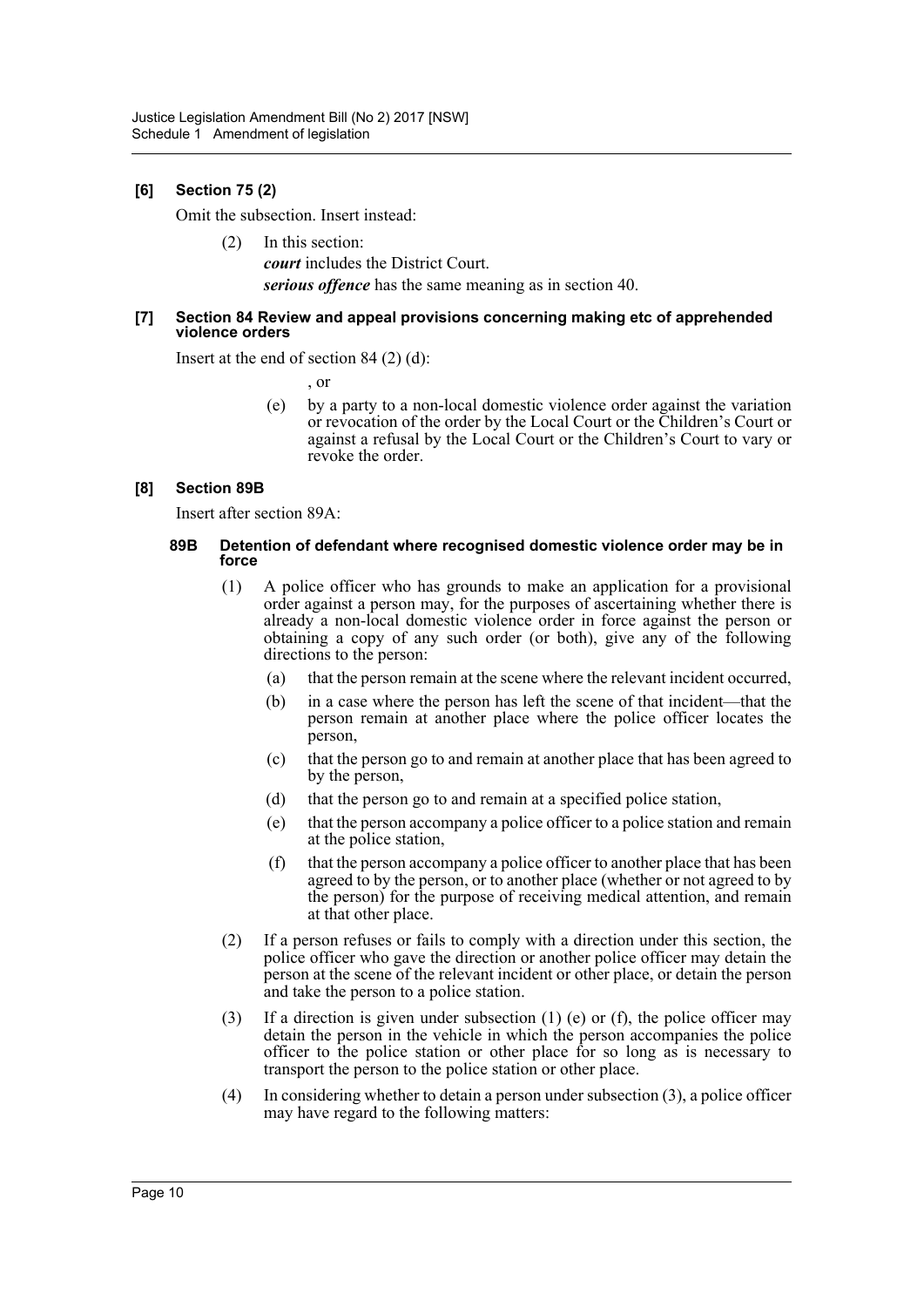- (a) the need to ensure the safety of the person who would be protected by the provisional order, including the need to:
	- (i) remove the defendant from the scene of the relevant incident, and
	- (ii) prevent substantial damage to property,
- (b) the circumstances of the defendant,
- (c) any other relevant matter.

## **[9] Section 90 Detention of defendant for service of order or variation**

Insert after section 90 (1):

(1A) A police officer who reasonably suspects that a person is a defendant under a non-local domestic violence order may direct the person to remain where the person is for the purpose only of serving on the person a copy of the order, or a variation of the order, if the law of the jurisdiction in which the order or variation was made requires the order or variation to be served personally.

## **[10] Section 90A Period for which person may be directed to remain or be detained**

Insert after section 90A (1) (a):

(a1) in the case of a direction under section 89B—a police officer to ascertain whether a non-local domestic violence order is in force against the person or to obtain a copy of any such order (or both), or

## **[11] Section 90A (1) (b)**

Insert "(or the non-local domestic violence order)" after "apprehended violence order".

## **[12] Section 90A (2) (a) (ia)**

Insert after section 90A (2) (a) (i):

(ia) in the case of detention under section 89B—a police officer to ascertain whether a non-local domestic violence order is in force against the person or to obtain a copy of any such order (or both), or

## **[13] Section 90A (2) (a) (ii)**

Insert "(or the non-local domestic violence order)" after "apprehended violence order".

## **1.7 Crimes (Domestic and Personal Violence) Amendment (National Domestic Violence Orders Recognition) Act 2016 No 9**

- **[1] Schedule 1 Amendment of Crimes (Domestic and Personal Violence) Act 2007 No 80** Omit Schedule 1 [1] and [2].
- **[2] Schedule 1 [9], proposed section 98S, definition of "interim DVO"** Omit paragraph (b).

## **[3] Schedule 1 [9], proposed section 98U (1) (a)**

Omit the paragraph. Insert instead:

(a) a family violence order under the *Family Violence Act 2016* of the Australian Capital Territory,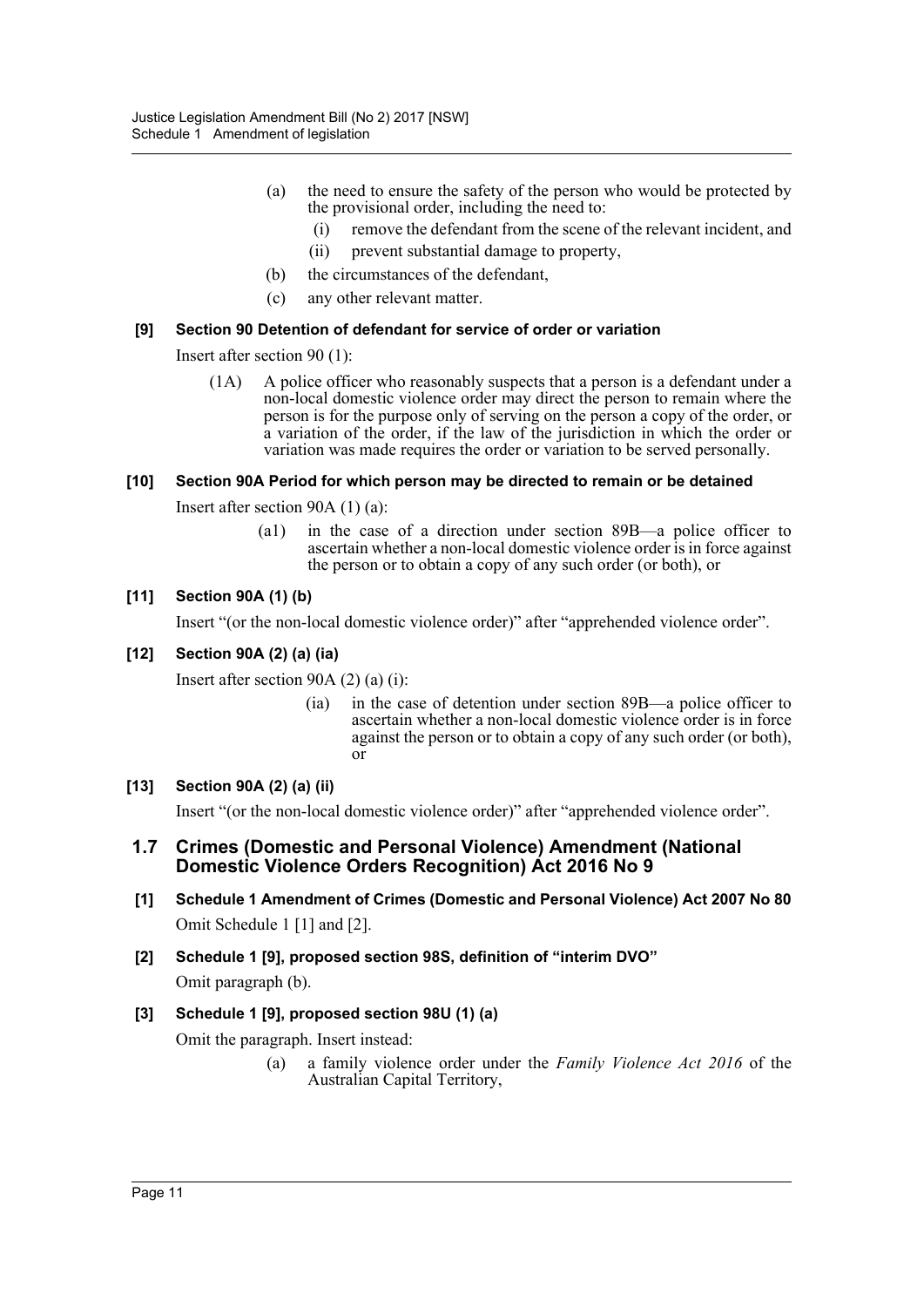**[4] Schedule 1 [9], proposed section 98U (1) (c)**

Omit "or police protection notice".

Insert instead ", police protection notice or release conditions".

**[5] Schedule 1 [9], proposed section 98U (1) (g) (i)** Insert "made before 1 July 2017" after "violence restraining order".

## **[6] Schedule 1 [9], proposed section 98U (1) (g) (ii)**

Omit the subparagraph. Insert instead:

(ii) a family violence restraining order,

## **[7] Schedule 1 [9], proposed section 98V (b)**

Omit the paragraph. Insert instead:

(b) a registered foreign order under Part 9 of the *Family Violence Act 2016* of the Australian Capital Territory, or

## **[8] Schedule 1 [9], proposed section 98V (d)**

Omit "interstate". Insert instead "foreign".

## **[9] Schedule 1 [9], proposed section 98V (e)**

Insert "(other than an order declared under the regulations made under that Act not to be a foreign intervention order)" after "South Australia".

## **[10] Schedule 1 [9], proposed section 98W (1)**

Omit "it is reasonable to suspect that the defendant will, without intervention, commit".

Insert instead "the defendant has committed, or because it is feared the defendant will commit,".

## **[11] Schedule 1 [9], proposed section 98ZB (7A)**

Insert after proposed section 98ZB (7):

(7A) A provisional order made under this Act by an authorised officer does not supersede a comparable DVO made by a court (of any jurisdiction).

## **[12] Schedule 1 [9], proposed section 98ZC (2)**

Omit the subsection.

## **[13] Schedule 1 [9], proposed section 98ZTA**

Insert after proposed section 98ZT:

## **98ZTA Protection from liability where local DVO varied or revoked outside NSW**

- (1) Anything done or omitted to be done by a police officer in relation to the enforcement of a local DVO that has been revoked or varied as a result of action in another jurisdiction is taken to be lawfully done or omitted if:
	- (a) the police officer was not aware at the time the thing was done or omitted that the local DVO had been revoked or varied as a result of action in another jurisdiction, and
	- (b) the police officer acted in good faith on the basis of the information available to the police officer at the time the thing was done or omitted, and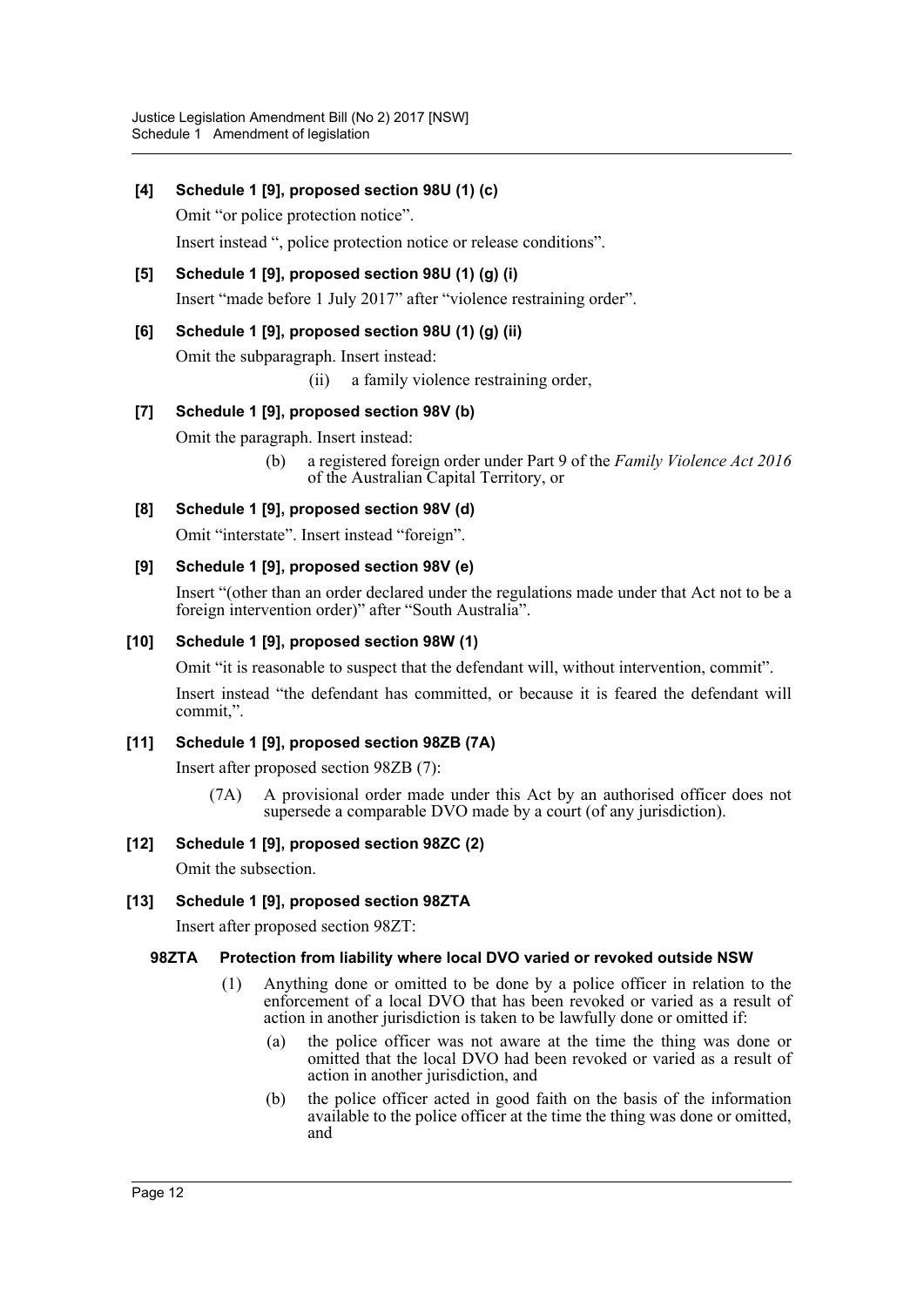- (c) the thing would have been lawfully done or omitted if the local DVO had not been revoked or varied as a result of action in another jurisdiction.
- (2) For the purposes of this section, a local DVO is revoked or varied as a result of action in another jurisdiction if:
	- (a) the local DVO is superseded under this Part by an interstate DVO made in another jurisdiction or a foreign order that is a registered foreign order in another jurisdiction, or
	- (b) the local DVO is revoked by a court of another jurisdiction and that revocation is recognised in New South Wales under this Part, or
	- (c) a variation to the local DVO is done in another jurisdiction and that variation is a recognised variation in New South Wales under this Part.

## **1.8 Crimes (Sentencing Procedure) Act 1999 No 92**

## **[1] Section 35A Consultation with victim and police in relation to charge negotiations**

Omit "the offence or offences with which the offender has been charged or committed for trial" from the definition of *charge negotiations* in section 35A (1).

Insert instead "the principal offence concerned".

#### **[2] Section 35A (2)**

Omit "specified in a list of additional charges under section 32 in relation to an offence". Insert instead "other than the principal offence".

## **1.9 Criminal Procedure Act 1986 No 209**

#### **[1] Section 3 Definitions**

Omit "86," from paragraph (a) of the definition of *prescribed sexual offence* in section 3 (1).

#### **[2] Section 3 (1), paragraph (c) of definition of "prescribed sexual offence"**

Insert "(including an offence under section 86 of the *Crimes Act 1900*)" after "an offence" where firstly occurring.

#### **[3] Section 182 Written pleas**

Insert after section 182 (2):

(2A) Despite subsection (2), a notice in writing under this section is not required to be in the form prescribed by the rules if the written notice is accepted by the Local Court.

## **1.10 District Court Act 1973 No 9**

#### **Section 44 Actions**

Insert after section 44 (1) (d1):

(d2) any substituted proceedings within the meaning of Part 3A of the *Civil and Administrative Tribunal Act 2013*, so long as the amount (if any) claimed does not exceed the Court's jurisdictional limit,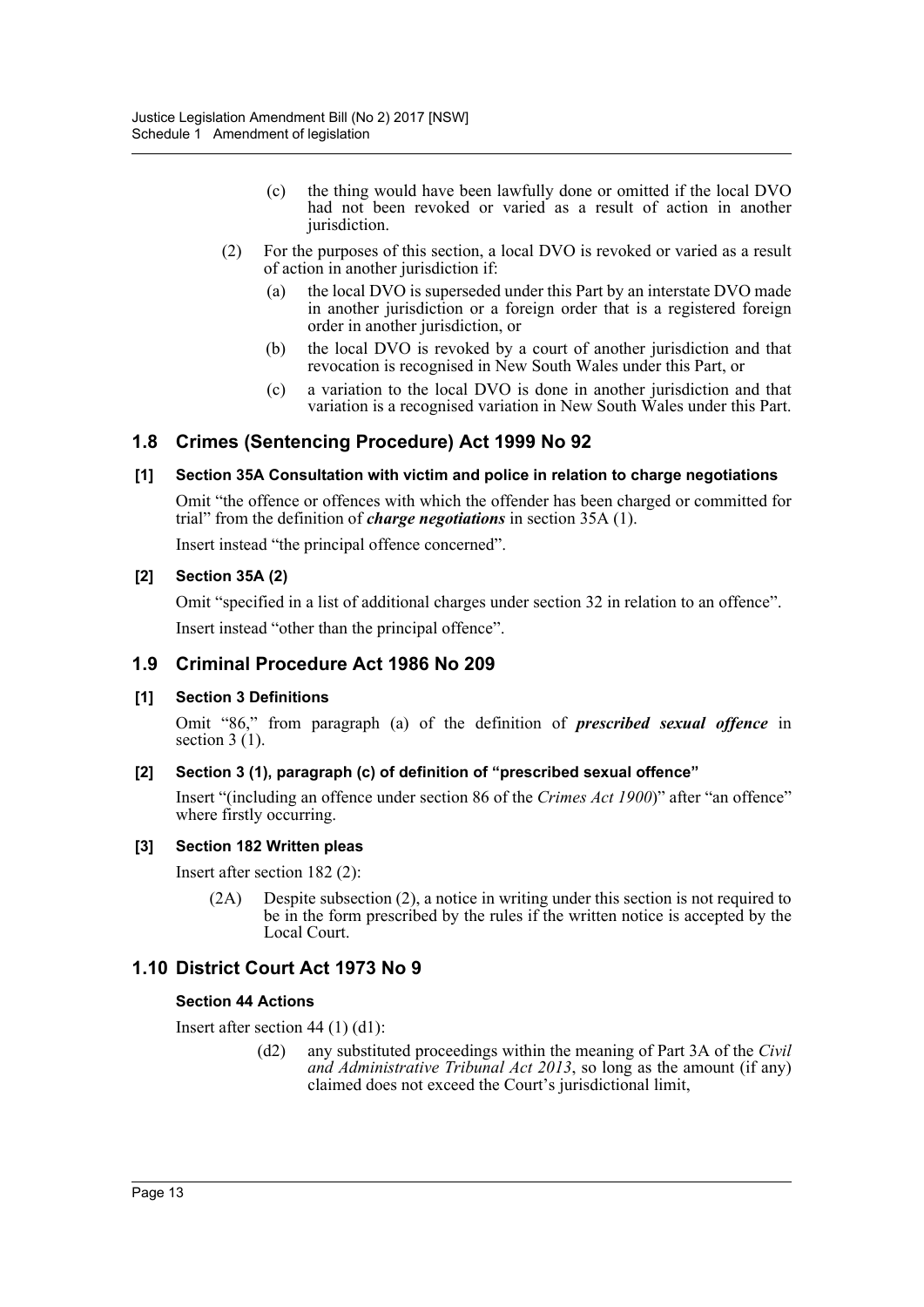## **1.11 Drug Misuse and Trafficking Act 1985 No 226**

## **[1] Schedule 1**

Omit "Cannabis oil".

Insert instead "Cannabis oil (excluding any exception listed under the matter relating to Tetrahydrocannabinol and its alkyl homologues)".

## **[2] Schedule 1**

Insert at the end of paragraph (c) of the matter relating to Tetrahydrocannabinol and its alkyl homologues:

, or

- (d) hemp seeds for human consumption containing 5mg/kg or less of tetrahydrocannabinols where the seeds have had their hulls removed and are non-viable, or
- (e) hemp seed oil for human consumption containing 10mg/kg or less of tetrahydrocannabinols, or
- (f) beverages made from hemp seeds if the beverage contains 0.2mg/kg or less of tetrahydrocannabinols

## **[3] Schedule 3 Savings and transitional provisions**

Insert after clause 2:

## **3 Validation of amendments to Schedule 1**

Any amendment made or purporting to have been made to Schedule 1 by a regulation made before the commencement of this clause is taken to be, and always to have been, validly made.

## **1.12 Evidence (Audio and Audio Visual Links) Act 1998 No 105**

#### **Section 5BA Accused detainee to appear physically in physical appearance proceedings**

Insert after section 5BA (2) (c):

(c1) occur during any other vacation or holiday period of the court that is specified in the rules of court, or

## **1.13 Gaming and Liquor Administration Act 2007 No 91**

## **Section 13A Review by NCAT of certain decisions of Authority**

Omit section 13A (2).

## **1.14 Law Enforcement Conduct Commission Act 2016 No 61**

#### **[1] Section 128A**

Insert after section 128:

#### **128A Delegation**

Subject to any other Act, the Inspector may delegate to a member of staff of the Inspector any of the Inspector's functions under this or any other Act other than: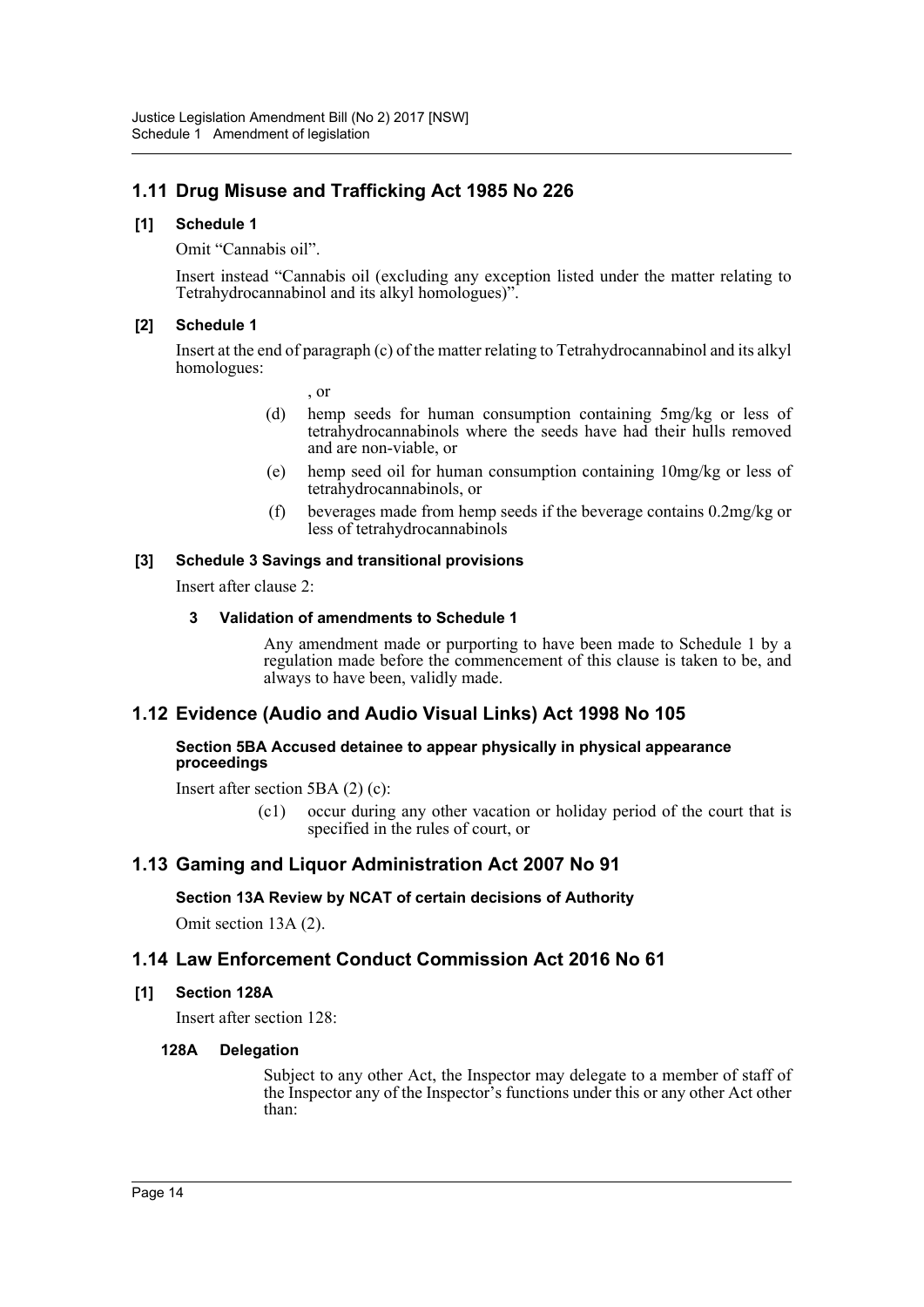- (a) this power of delegation, and
- (b) the Inspector's reporting functions.

## **[2] Schedule 2 Provisions relating to Inspector and Assistant Inspectors**

Insert after clause 9 (1):

(1A) Subclause (1) (f) and (g) do not apply if the Inspector holds office on a part-time basis.

## **1.15 Law Enforcement Conduct Commission Regulation 2017**

#### **Clause 14 Identity cards**

Insert at the end of the clause:

(2) The Inspector may issue identity cards, in the form approved by the Inspector, to any member of staff of the Inspector.

## **1.16 Law Enforcement (Powers and Responsibilities) Act 2002 No 103**

#### **[1] Section 215 Definitions**

Insert at the end of the section:

(2) A reference in this Division to property that is in the custody of a police officer or member of the NSW Police Force, or that is in police custody, includes a reference to any property that is held by a person on behalf of a police officer or member of the NSW Police Force.

#### **[2] Schedule 2 Search warrants under other Acts**

Omit "section 27" from the matter relating to the *Prevention of Cruelty to Animals Act 1979*.

Insert instead "section 24F".

## **1.17 Local Court Act 2007 No 93**

#### **[1] Section 26 Rules generally**

Insert after section 26 (2) (d):

the vacations and holidays of the Court and the hearing and disposal of proceedings during any such vacations or holidays.

## **[2] Section 30 Conferral of jurisdiction**

Insert after section 30 (1) (b1):

(b2) substituted proceedings within the meaning of Part 3A of the *Civil and Administrative Tribunal Act 2013*, so long as the amount of any money claim, or the value of any goods or property, to which the proceedings relate does not exceed the jurisdictional limit of the Court when sitting in that Division, and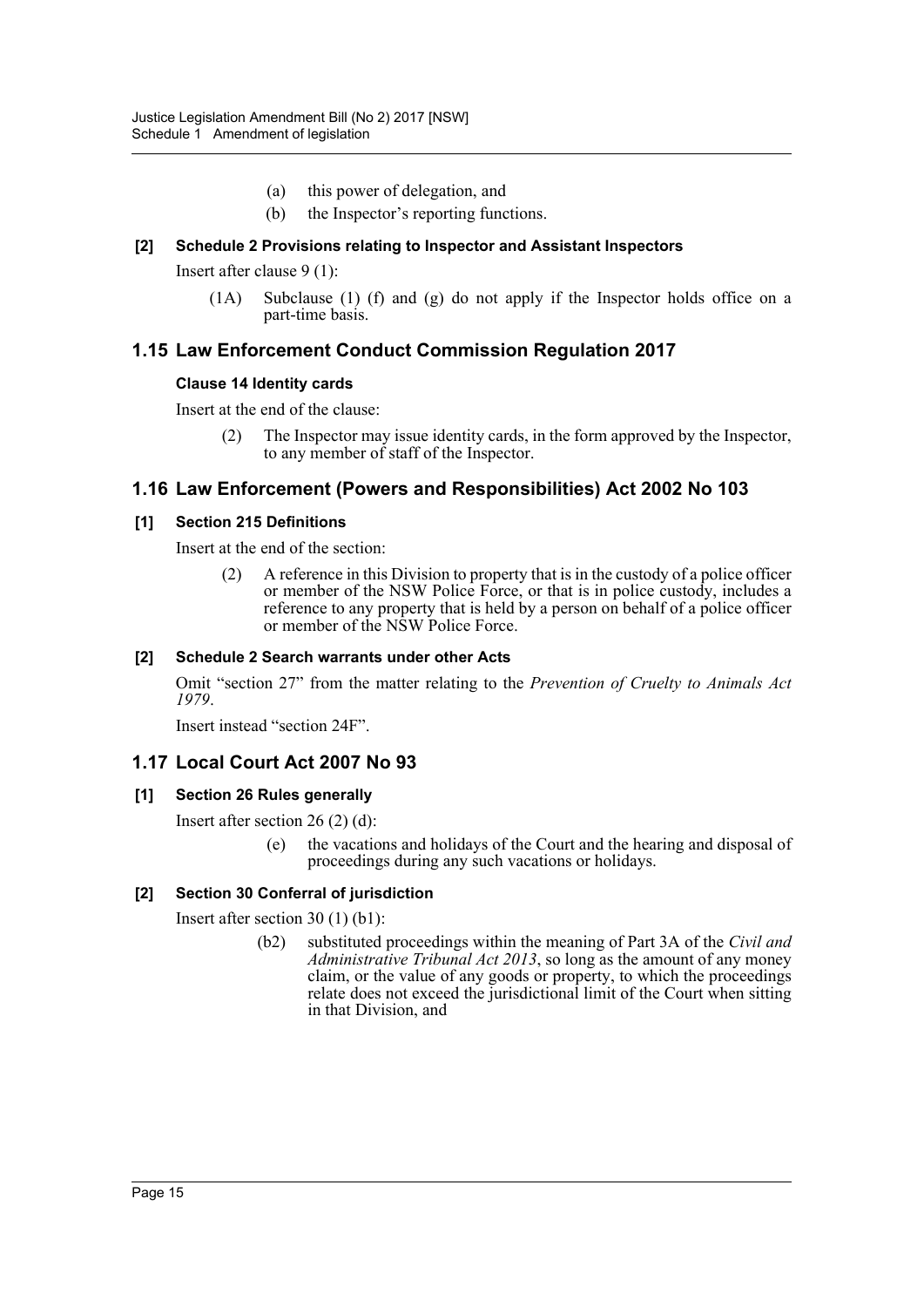## **1.18 Members of Parliament Staff Act 2013 No 41**

#### **[1] Section 20 Termination of employment**

Insert after section 20 (1):

(1A) The employment of a person under this Part by a member of Parliament may also be terminated by the relevant Presiding Officer under section 20A.

#### **[2] Section 20A**

Insert after section 20:

#### **20A Termination by relevant Presiding Officer of employment for misconduct**

- (1) The employment of a person under this Part by a member of Parliament may be terminated by the relevant Presiding Officer after consulting the member of Parliament if the relevant Presiding Officer is satisfied that the staff member has engaged in misconduct.
- (2) The relevant Presiding Officer may not terminate the employment of a staff member unless:
	- (a) the staff member is notified in writing of the proposed termination and the reasons for taking that action, and
	- (b) the staff member is given a reasonable opportunity to make submissions in relation to the proposed termination, and
	- (c) if any such submissions are made, the relevant Presiding Officer has taken those submissions into consideration.
- (3) If:
	- (a) any matter relating to the misconduct by a staff member is being dealt with by the relevant Presiding Officer, or
	- (b) a staff member is charged with a serious offence,

the relevant Presiding Officer may, after consulting the member of Parliament who employed the staff member, suspend the staff member from duty until the matter or the criminal charge has been dealt with and any subsequent action has been taken by the relevant Presiding Officer. Any such suspension may be removed by the relevant Presiding Officer at any time.

- (4) The relevant Presiding Officer may direct that any remuneration payable to a staff member while the staff member is suspended from duty under this section is to be withheld.
- (5) If, in the case of a staff member whose employment is suspended:
	- (a) the relevant Presiding Officer terminates the employment of the staff member for misconduct, or
	- (b) the staff member is convicted of the offence concerned,

any remuneration so withheld is forfeited to the State unless the relevant Presiding Officer otherwise directs or that remuneration was due to the staff member in respect of a period before the suspension was imposed.

- (6) Action may be taken or continued under this section in respect of a staff member despite the staff member resigning or otherwise ceasing to be employed by the member of Parliament concerned.
- (7) A member of Parliament may not, except with the approval of the relevant Presiding Officer, employ a person under this Part if the person's employment has been terminated at any time under this section.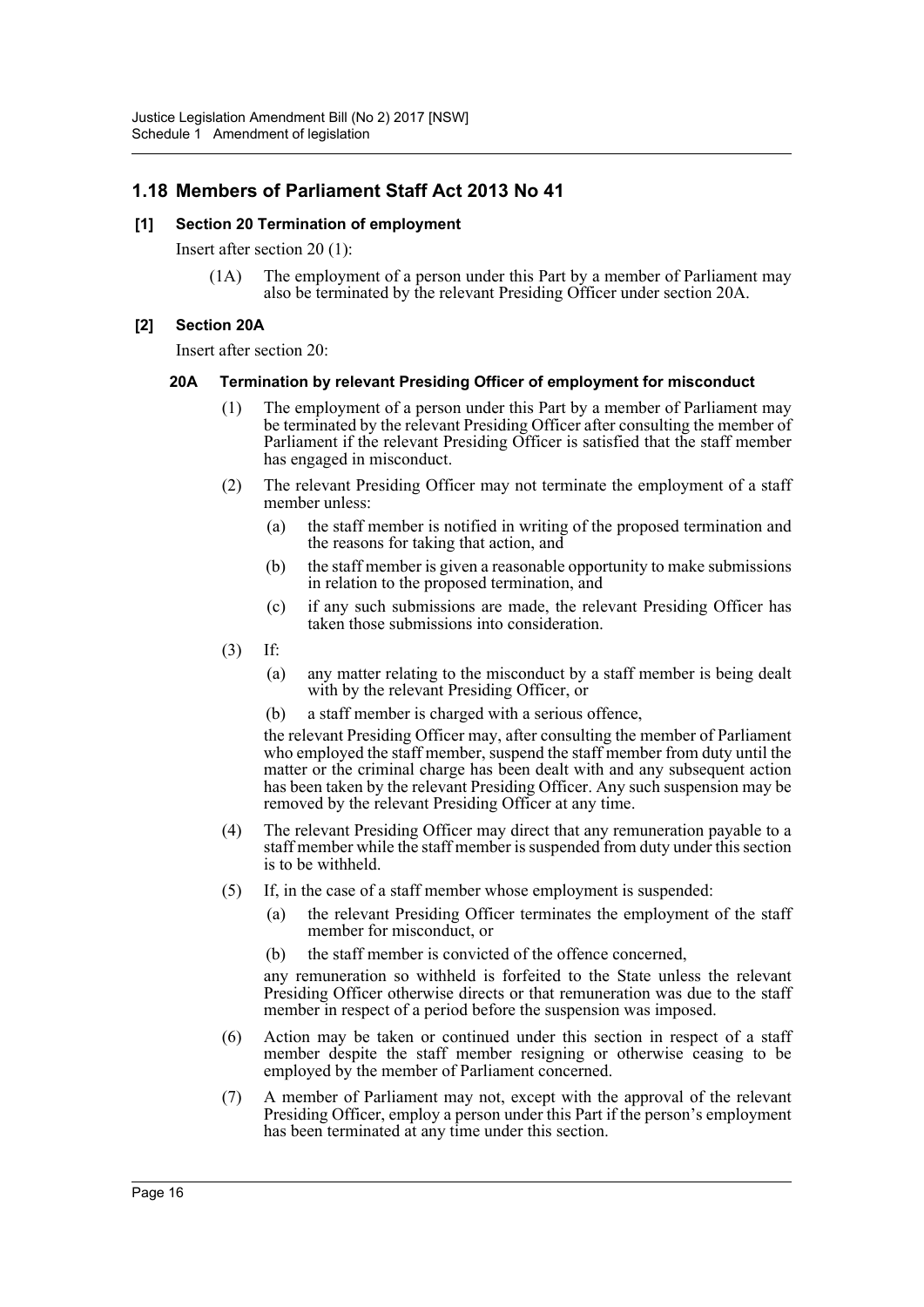- (8) This section does not limit the power of a member of Parliament to dispense with the services of a staff member under section 20.
- (9) This section has effect despite anything in the written agreement of employment of the staff member concerned.
- (10) In this section:

*misconduct* in relation to a staff member includes the following:

- (a) taking any detrimental action (within the meaning of the *Public Interest Disclosures Act 1994*) against a person that is substantially in reprisal for the person making a public interest disclosure within the meaning of that Act,
- (b) taking any action against another person employed under this Part that is substantially in reprisal for a disclosure made by that person of the alleged misconduct of the staff member taking that action,
- (c) a conviction or finding of guilt for a serious offence.

The subject matter of any misconduct by a staff member may relate to an incident or conduct that happened while the staff member was not on duty, before his or her employment or before the commencement of this section.

*serious offence* means an offence punishable by imprisonment for life or for 12 months or more (including an offence committed outside New South Wales that would be an offence so punishable if committed in New South Wales).

*staff member* means a person who is employed under this Part by a member of Parliament.

## **1.19 Mental Health Act 2007 No 8**

#### **Section 32 Detention on order of Magistrate or bail officer**

Insert "or  $(1D)$  (b)" after "section 33  $(1)$  (b)" in section 32  $(5)$ .

## **1.20 Mental Health (Forensic Provisions) Act 1990 No 10**

#### **[1] Section 33 Mentally ill persons**

Omit "the person be brought back before a Magistrate or an authorised officer" from section 33 $(1)$  $(b)$ .

Insert instead "the defendant be brought back before a Magistrate or an authorised officer unless granted bail by a police officer at that facility".

#### **[2] Section 33 (1D) (b)**

Insert "unless granted bail by a police officer at that facility" after "an authorised officer".

#### **[3] Section 33 (5B)**

Insert after section 33 (5A):

(5B) An order by a Magistrate or authorised officer under subsection (1) (a) or (b) or (1D) (a) or (b) in relation to an offence is, for the purposes of the *Bail Act 2013*, taken to be a decision to dispense with bail for the offence.